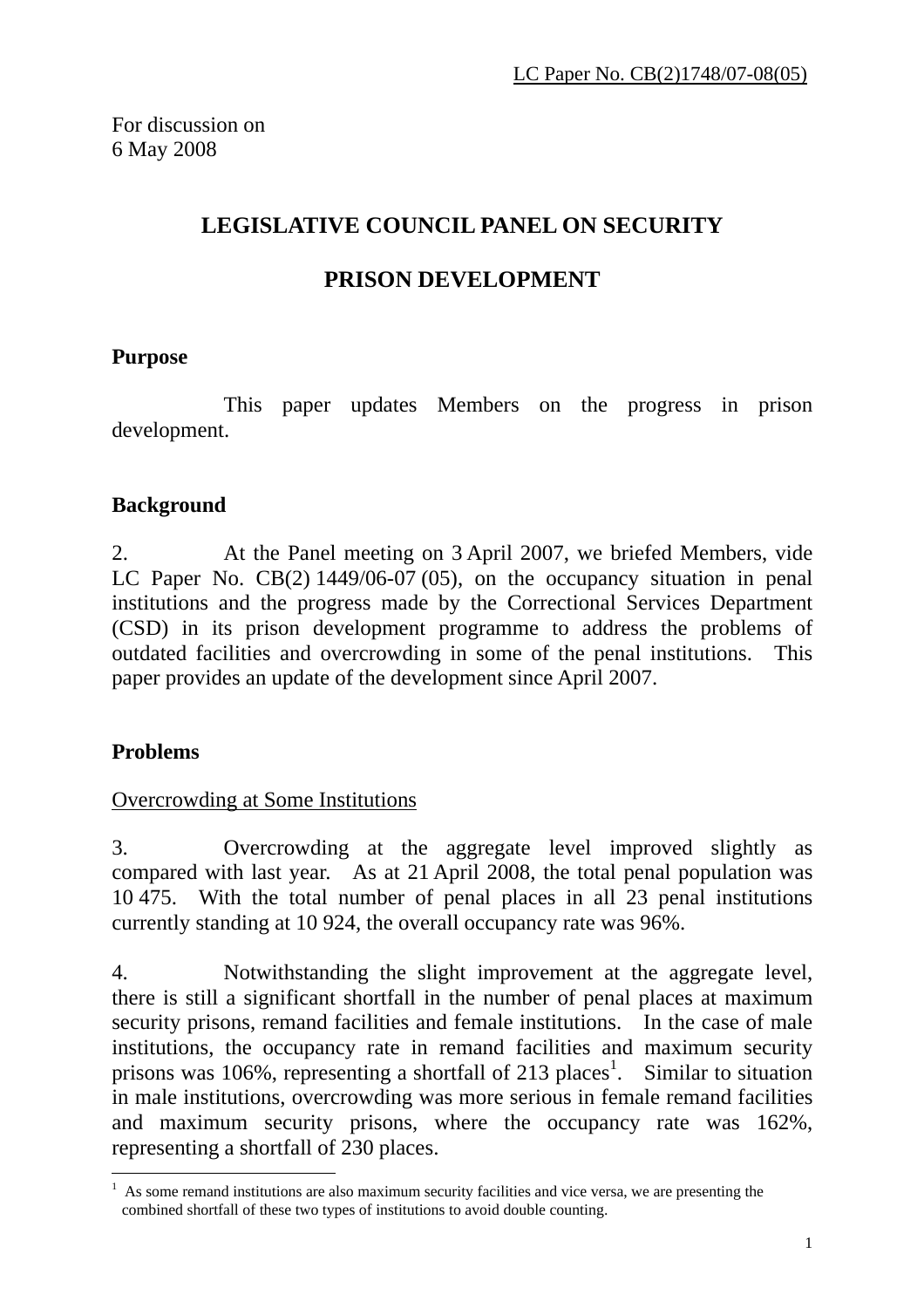5. Looking ahead, according to CSD's latest projection conducted earlier this year, the penal population is expected to increase to 11 960 by 2010 and to 12 970 by 2015. Taking into account the current certified accommodation of 10 924, the availability of 240 places after the re-opening of Lai King Training Centre (LKTC), the 144 additional places to be provided by Lai Chi Kok Reception Centre (LCKRC) extension project, and the additional places to be provided by redevelopment project of Lo Wu Correctional Institution (LWCI) (1400 places), at the aggregate level there will still be a projected shortfall of 262 places in 2015.

#### Outdated Penal Facilities

6. Besides overcrowding in some penal institutions, we have to address the problem of outdated facilities – amongst the 23 existing penal institutions, eight of them were converted from buildings previously used for other purposes; and ten of them will be over 40 years old by the year 2010 and the number will increase to 15 by the year 2015. While CSD has so far been able to provide the necessary services to inmates, there is a need to improve some of these older facilities, so as to meet the changing demands in prison management and offender rehabilitation.

### **Progress in Prison Development**

7. In order to relieve the overcrowding in some penal institutions and to upgrade the outdated facilities, CSD has taken steps to launch a series of smaller-scale projects that can be achieved relatively quickly to meet the immediate demand, and continues to explore other options for further development to meet rising demand in the long run. Details of on-going projects and those under active consideration by the Administration are set out  $helow -$ 

(a) Expansion of LCKRC

 An extension block is being added to the LCKRC to relieve overcrowding of remand facilities for adult males. Due for completion in May 2008, the extension block will provide 144 additional penal places.

(b) Swapping of the functions of the Lai King Training Centre (LKTC) and the Tai Tam Gap Correctional Institution (TGCI)

To alleviate overcrowding in female institutions, and grasp the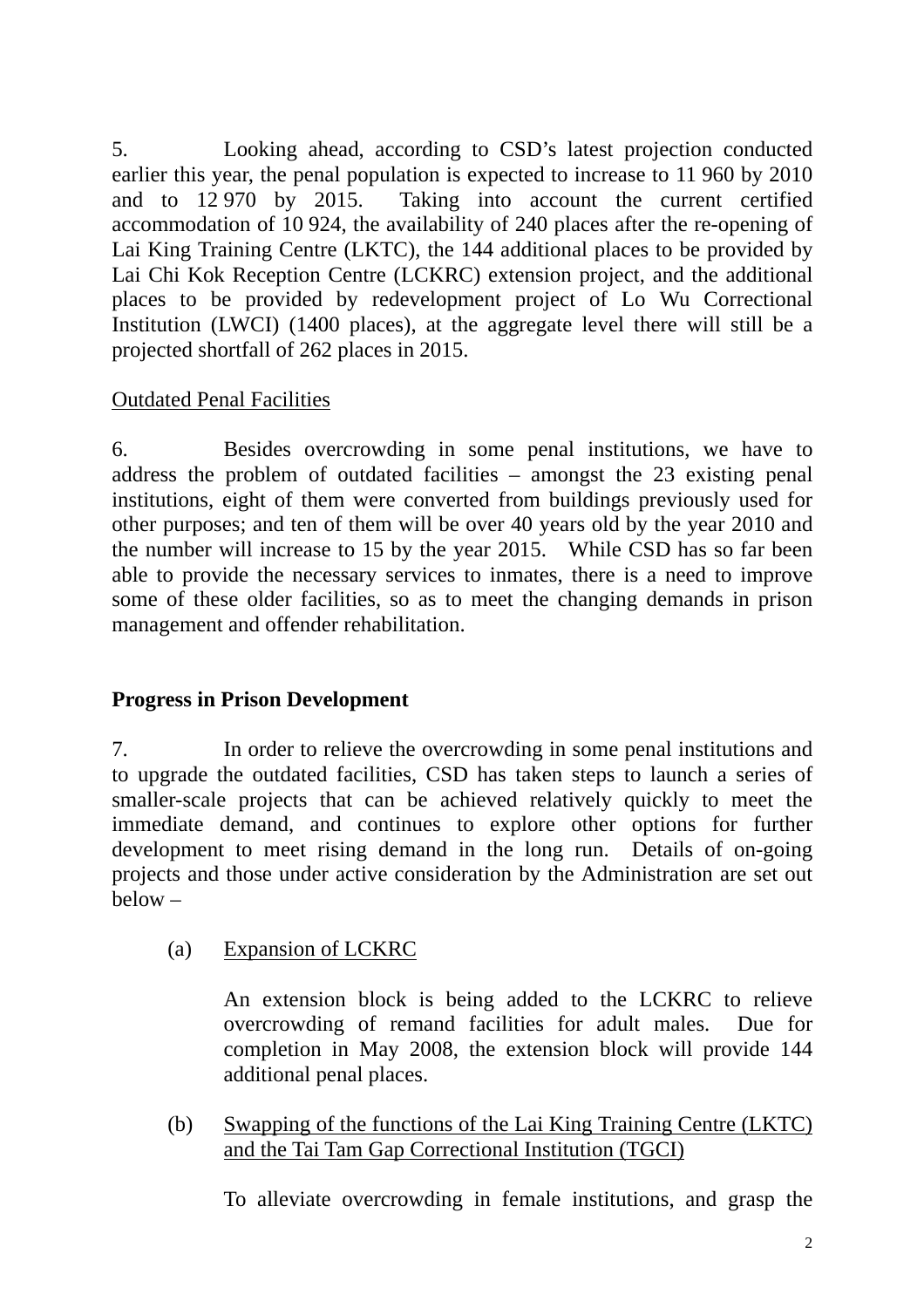opportunity to refurbish the outdated penal facilities, LKTC is being converted into a penal facility for young female offenders to relieve overcrowding at TGCI. Due for completion in May 2008, the conversion project at LKTC will provide 80 additional penal places for female young offenders<sup>2</sup>. Subsequent to the transfer of young female offenders to the newly converted LKTC, works will commence later this year to convert TGCI into a male institution. In the meantime, all young male offenders sentenced to a Training Centre are accommodated at the Cape Collinson Correctional Institution (CCCI).

#### (c) Redevelopment of LWCI

 The redevelopment project of LWCI commenced in April 2007. The project is currently on schedule and the new institutions are expected to commence operation in early 2010. Comprising two medium security and one minimum security institutions, the redeveloped LWCI will provide a total of 1 400 female penal places (or 1 218 additional places as compared with the old LWCI), which will provide substantial relief to the overcrowding situation in female institutions.

 Apart from providing more penal places, this redevelopment project has also provided an opportunity for CSD to improve its rehabilitation work. As a purpose-built penal facility, the redeveloped LWCI will be equipped with various rehabilitative facilities, including a multi-media educational centre, vocational training workshops, a parent-inmate centre, recreational facilities, multi-purpose rooms and counselling rooms. With such facilities, the Department could provide better rehabilitative services such as vocational training classes, educational courses and interest classes for inmates.

#### (d) Redevelopment of the Institutions in Chi Ma Wan

 As reported to Members on 3 April 2007, we have identified the existing Chi Ma Wan prison area as our next major redevelopment project after the completion of LWCI. According to the feasibility study conducted by the Architectural Services Department, the proposal of redeveloping Chi Ma Wan prison area into a facility providing around 1 000 penal places is technically

 $\overline{a}$ 

 $2^2$  After the conversion project, LKTC will provide 240 places for young female offenders, which is 80 places more than that currently provided by TGCI.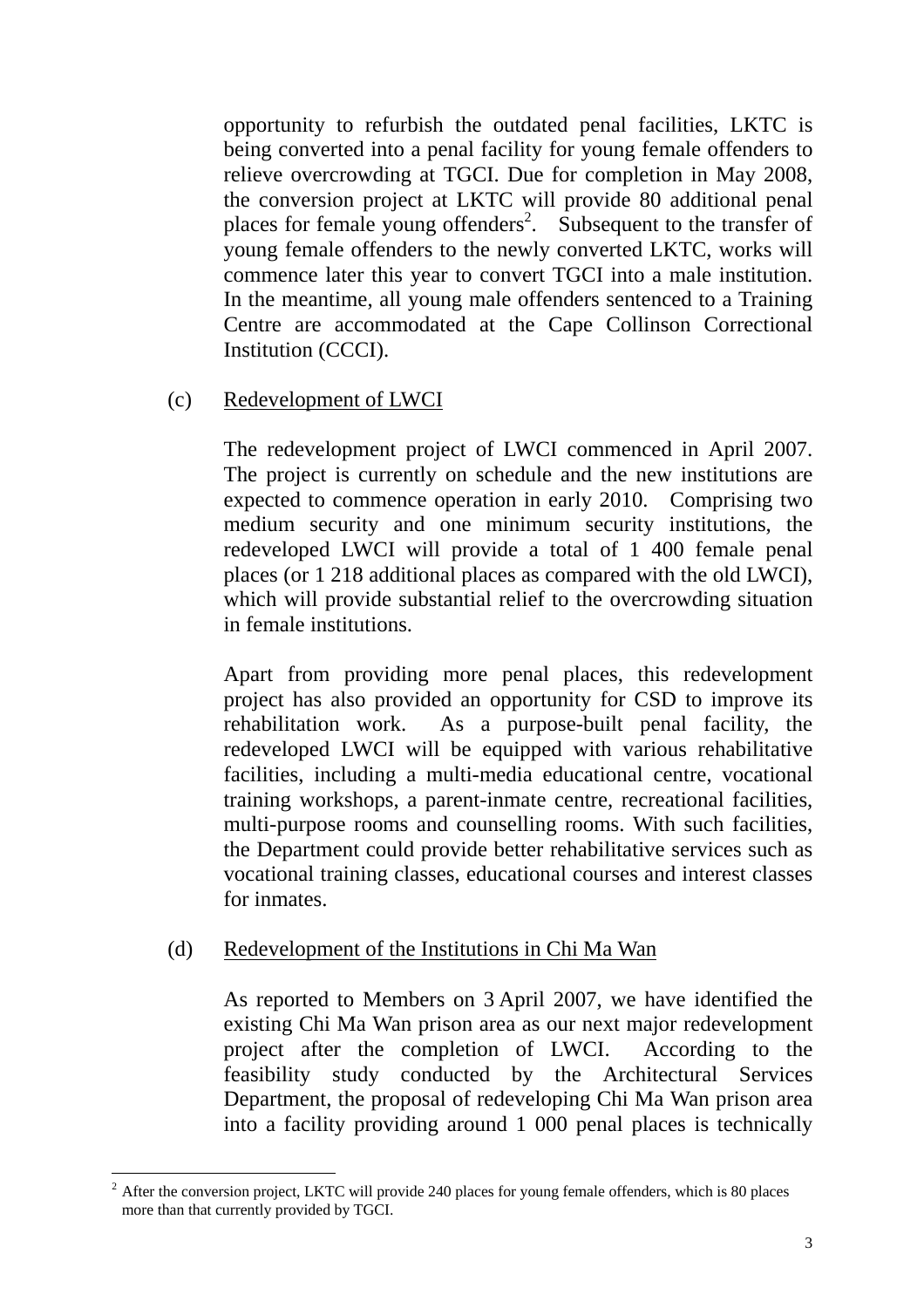feasible. At present, an Archaeological Impact Assessment is being carried out to ascertain the archaeological potential of the Chi Ma Wan prison area. Subject to the outcome of the Assessment, we plan to consult the public on the redevelopment proposal in the fourth quarter of 2008. We will revert to the Security Panel with the results of the public consultation and details of the works project before seeking funding approval from the Finance Committee.

(e) Other minor improvement works

 CSD has been carrying out upgrading works at existing penal institutions in order to maintain or improve the provision of quality custodial and rehabilitative services, and to achieve higher operational efficiency in prison management by making use of advanced technology.

(i) Improvement to Rehabilitative Services

 At the CCCI, CSD has recently added a library-cum-computer room and installed new multi-media equipment in its group counselling room. Works to provide additional counselling and multi-function rooms at the Hei Ling Chau Addiction Treatment Centre are due to complete by 2008.

(ii) Use of Advanced Technology

 An Integrated Security System was installed in LKTC earlier this year, and similar systems will be installed in Shek Pik Prison and TGCI within the next 12 months. A CCTV system was installed in Tai Lam Correctional Institution in early 2008 and the upgrading of the existing CCTV system in Lai Chi Kok Reception Centre and Pik Uk Correctional Institution will commence by end 2008.

(iii) Others

 Various minor improvement works projects, such as the upgrading of electricity supply systems, and improvements to ventilation system and workshop facilities, will be carried out in various institutions in the coming year.